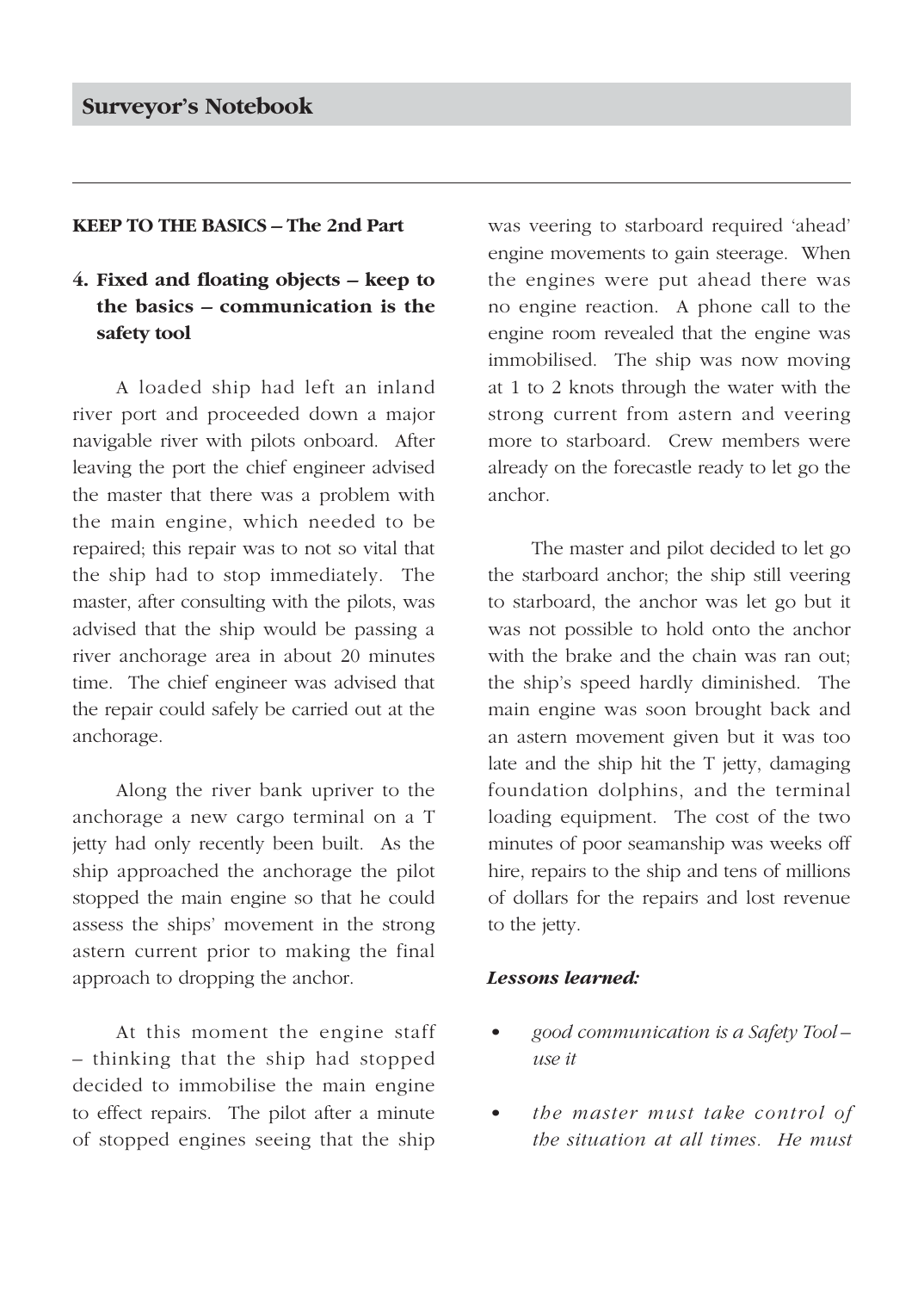*command his ship. He must instruct the pilots and chief engineers under his command with vigour and authority*

- *chief engineers must never immobilise a main engine, particularly when navigating in a narrow channel or in restricted waters without the express permission of the master*
- *any change to the plan, even in this case the passage plan must ring the proverbial alarms bells. A changing situation is always a potential for danger*
- *windlass brakes must be inspected in the Planned Maintenance System (PMS). Windlass brakes should be tested every year to ensure that they are in a good condition*
- *shipowners must instill in their crews the basics of good seamanship*

## **5. Cargo contamination – keep to the basics**

A chemical tanker on her maiden voyage was loaded in the far east with high value non toxic products. In one set of tanks one grade of product was loaded in a port tank and another high value cargo was loaded in a starboard tank. During the loading operations blanks were fitted in the cargo lines to segregate the high value products. Although the chemical tanker had dedicated cargo lines for each set of port and starboard cargo tanks, she was built with only one valve separation.

At the discharge port the blanks were removed from the cargo lines. The chief officer in the fully automated Cargo Control Room (CCR), with a mimic board allowing all valves to be opened or closed and pumps to be started and stopped, was asked to discharge product from the port tank. After a few minutes pumping the starboard tank high level alarm activated. He accepted the alarm but thought it was a spurious alarm and took no further action. After another minute the starboard tank 'high-high' level alarm activated. At this moment the officer told the bosun to investigate but continued to pump product from the port tank. As the bosun appeared on deck he noticed product spraying from the Pressure Valves (PV). The alarm was raised by the bosun and the pumps shut down.

Product had been pumped from the port tank to the starboard tank, leaking past the single faulty crossover cargo valve and contaminated the high value product in the starboard tank.

It later was found that the automatic crossover valve was faulty, and although the mimic board indicated that the valve was closed it was in fact 25% open.

### *Lesson learned:*

*• single valve segregation is fraught with risk; why is two valve segregation the preferred option? Consider using blanks if only single valve segregation is available*